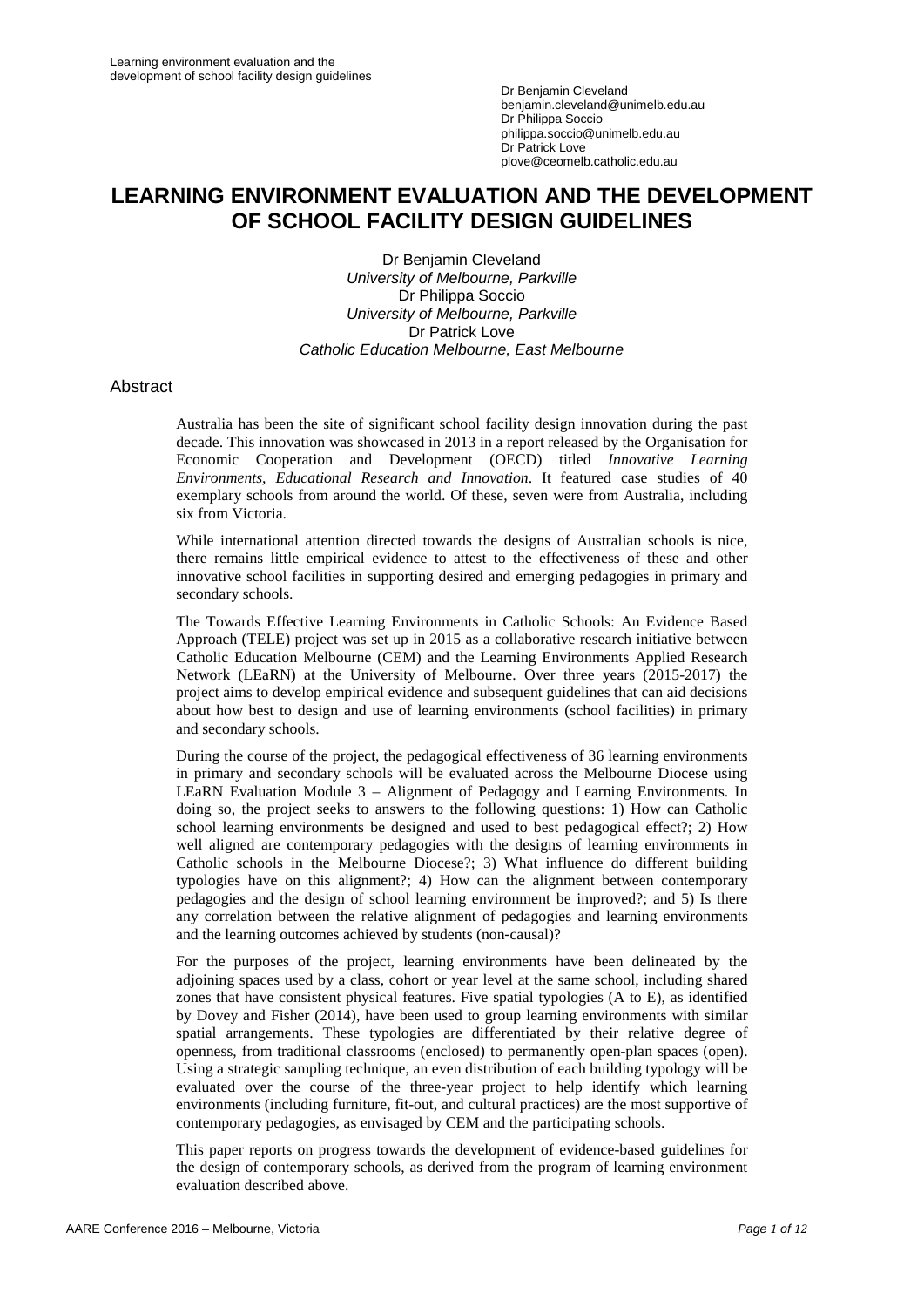## **Introduction**

The Towards Effective Learning Environments in Catholic Schools: An Evidence Based Approach (TELE) project was set up in 2015 as a collaborative research initiative between Catholic Education Melbourne (CEM) and the Learning Environments Applied Research Network (LEaRN) at the University of Melbourne. It draws on a five year research partnership between the two parties, founded on a common interest in wishing to improve the design and pedagogical use of school facilities through learning environment evaluation (Cleveland & Soccio, 2015).

The overarching research questions being addressed by the project are:

- 1) How can Catholic school learning environments be designed and used to best pedagogical effect?
- 2) How well aligned are contemporary pedagogies with the designs of learning environments in Catholic schools in the Melbourne Diocese?
- 3) What influence do different building typologies have on this alignment?
- 4) How can the alignment between contemporary pedagogies and the design of school learning environment be improved?
- 5) Is there any correlation between the relative alignment of pedagogies and learning environments and the learning outcomes achieved by students (non-causal)?

The ultimate goal of the project is to develop evidence-based guidelines that can aid decisions about how best to design and use learning environments (school facilities) in primary and secondary schools. With numerous new schools to be built over the coming decade, and many more to be upgraded and/or refurbished, both parties agreed that a rigorous program of evaluation was needed in order to collect evidence about the design of school facilities that can inform future decision making.

Such an approach aligns with Davison's (2004) suggestion that evaluations are generally conducted for two purposes:

- 1) To find areas for improvement; and/or
- 2) To generate an assessment of overall quality or value for reporting or decision making purposes.

With a focus on a) guideline development and b) organisational capacity building, the project has also adhered to Davison's recommendation that it is important to adopt a more relational, rather than realist, framing of evaluation and include a high degree of stakeholder participation. Indeed, the project was developed based on the following premise:

If learning environments are to be assessed for the ways they can support desired teaching and learning practices, activities and behaviours, they must be assessed subjectively within the context of the educational model(s) they are intended to support. Such assessments should be based on the educational visions that informed the design and on the opinions of the school leaders, teachers and students who experience the complex physical and social interactions that occur in these learning environments following occupation (Cleveland, 2011, p. 245).

Reflecting the strong partnership arrangement between CEM and LEaRN, the fieldwork has been/will be jointly conducted by Project Officers from CEM's planning and infrastructure divisions, as well as researchers from the University of Melbourne. The involvement of CEM in fieldwork is intended to support stakeholder participation and organisational capacity building. In turn, this is hoped to support deeper conceptual understandings within the organisation of how the anticipated design and pedagogical use guidelines can be implemented to best effect.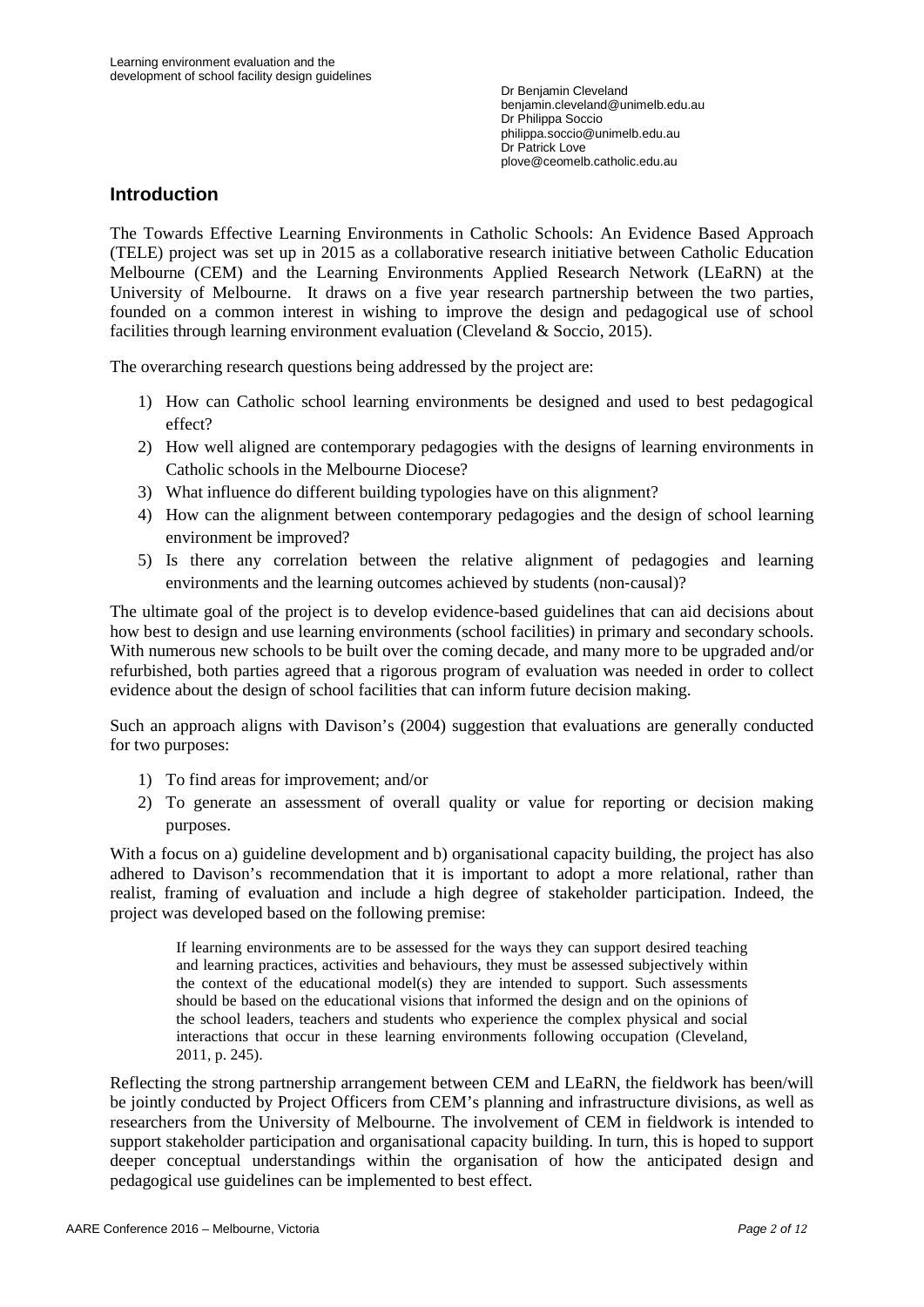As part of the foundational research conducted prior to the commencement of the TELE project, a suite of three evaluation modules were developed and piloted between 2011-2013 by LEaRN with the support of CEM to address the shortcomings of existing learning environment post occupancy evaluation (POE) tools (Cleveland & Fisher, 2014; Imms, Cleveland & Fisher, 2016). These encompass the following modules that can be used to evaluate general-purpose teaching and learning spaces in primary and secondary schools:

- LEaRN Evaluation Module 1 Design Process (Future Module)
- LEaRN Evaluation Module 2 Technical Performance/Indoor Environment Quality (IEQ)
- LEaRN Evaluation Module  $3 -$  Alignment of Pedagogy and Learning Environments<sup>[1](#page-2-0)</sup>

Each module has a different focus. Module 1 focuses on the process of design and the performance of the design team; Module 2 focuses on building performance (sustainability) and indoor environment quality; and Module 3 focuses on the alignment of teaching and learning activities and the design of the learning environment. These modules may be used independently or all three may be applied to generate an evaluation that integrates a range of different perspectives on the quality and performance of educational facilities and the design processes that deliver them (Cleveland & Soccio, 2015).

Over three years (2015-2017), the TELE project will use LEaRN Evaluation Module 3 – Alignment of Pedagogy and Learning Environments to evaluate selected learning environments in 36 schools across the Melbourne Diocese in order to develop an evidence base that can be developed into guidelines for the design and pedagogical use of learning environments in Catholic primary and secondary schools. The project builds on the findings of a pilot evaluation study that was undertaken in five Melbourne Diocese schools in 2011-13 (Cleveland & Soccio, 2013).

The overarching questions addressed by LEaRN Evaluation Module 3 – Alignment of Pedagogy and Learning Environments are as follows. Numbers of sub-questions relate to each of these generalised variables.

Qualities of the learning environment:

- Do students and teachers like the character and aesthetics of the learning environment?
- Is the learning environment readily accessible?
- Do students and teachers feel safe in the learning environment?
- Does the overall size and scale of the learning environment support a variety of learning modalities?
- Does the learning environment provide suitable activity settings to support the desired learning activities?
- Does the furniture support the desired learning activities?
- Does the learning environment provide opportunities for agile and flexible use?
- Is the learning environment adequately resourced?
- Is adequate display space provided?
- Is there adequate provision for the storage of resources?
- Can students access toilets safely?
- Does the learning environment provide a comfortable setting for learning?

<span id="page-2-0"></span><sup>1</sup> Previously, these evaluation modules were referred to as the School Spaces Evaluation Instruments (SSEI).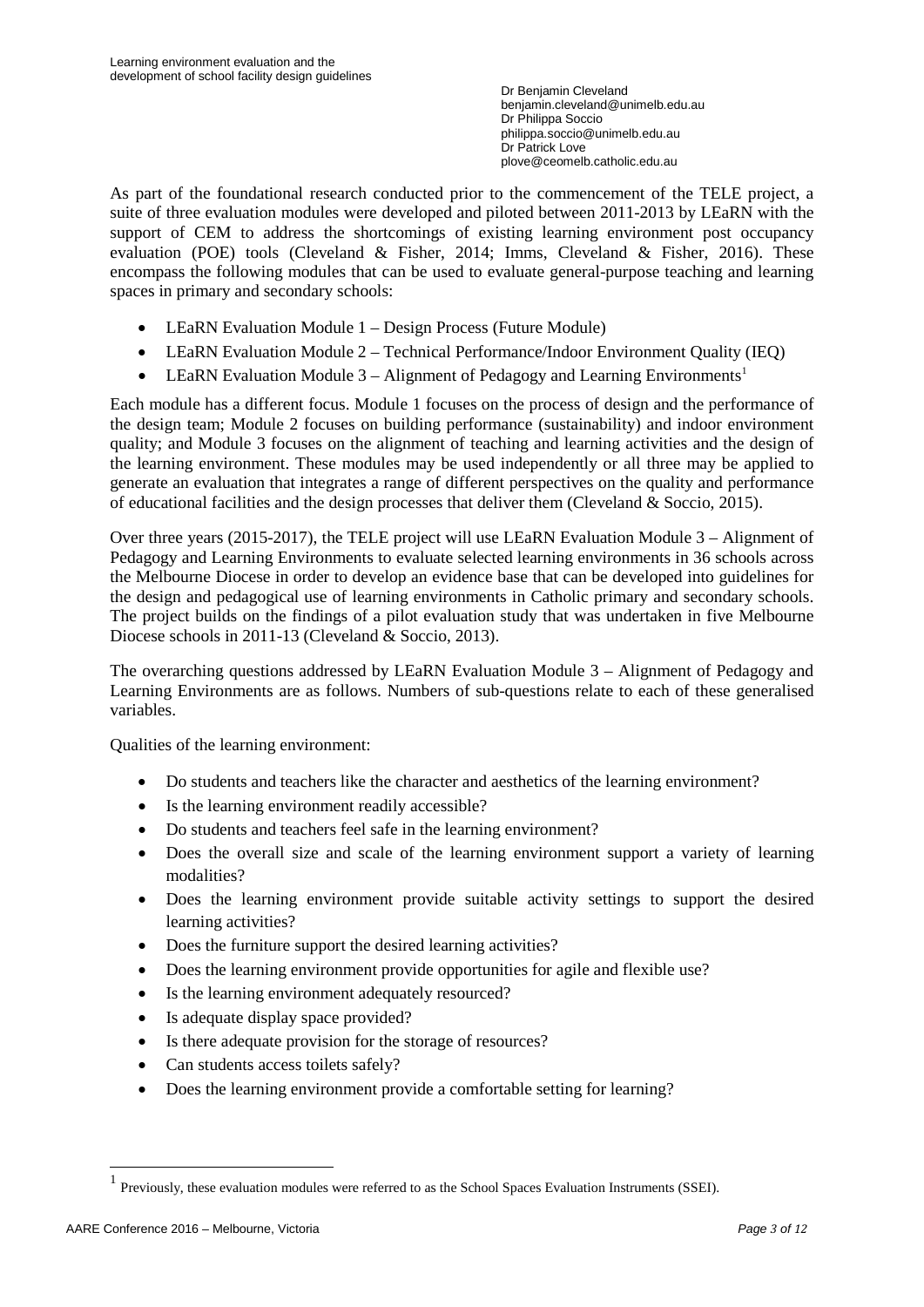Culture and practice of the learning environment:

- Does the timetable support the desired pedagogies and learning activities?
- Does the movement of people and objects (furniture and resources) align with the desired pedagogies and learning activities?
- Do students demonstrate affinity for, and mastery and ownership of, the learning environment?
- Is display space used effectively to communicate with all members of the learning community?

Teacher support spaces:

- Are teaching support spaces well located and designed?
- Are teachers supported with professional learning opportunities to employ the pedagogies desired by the school?

General impressions of the learning space:

• Overall, does the learning environment support the desired teaching and learning practices and activities?

This paper outlines the some of the early findings arising from the first year of the TELE project and discusses and how the findings may contribute towards the development of afore mentioned guidelines.

## **The TELE research project – Year 1 (of 3)**

The TELE project is made-up of three separate, but complementary, studies. Study 1 was completed in 2015. It involved the development of an online survey tool and database for storing and analysing the data collected. Study 2 will involve the annual evaluation of 12 learning environments (2015-2017) and the meta-synthesis (Walsh & Downe, 2005) of these findings for the purpose of identifying key issues worthy of consideration for guideline development i.e. the 'big picture' lessons learned about the 'design' and 'use' variables that contribute to effective learning environments. Study 3 will explore possible correlations between the findings arising from Study 2 and a range of data about school performance and student learning outcomes.

For the purposes of the TELE project, the term 'learning environment' is used to describe the spaces used for formal and informal teaching and learning. A 'learning environment' is inclusive of the building structure, interior design, furniture, loose items, and information and communication technologies. The learning environments evaluated in the project have been delineated by the zones of adjoining spaces that are used by a class, cohort or year level at the same school. In the first year of the Study 2 these areas accommodated between 50-250 students depending on the school and learning environment sampled for the project.

Table 1 (below) outlines the five spatial typologies identified by Dovey and Fisher (2014) that have been used as a sampling strategy to identify learning environments that are of fundamentally different spatial configurations. These typologies are differentiated by their relative degree of openness, from traditional classrooms (Type  $A$  – enclosed) to permanently open-plan spaces (Type  $E$  – open).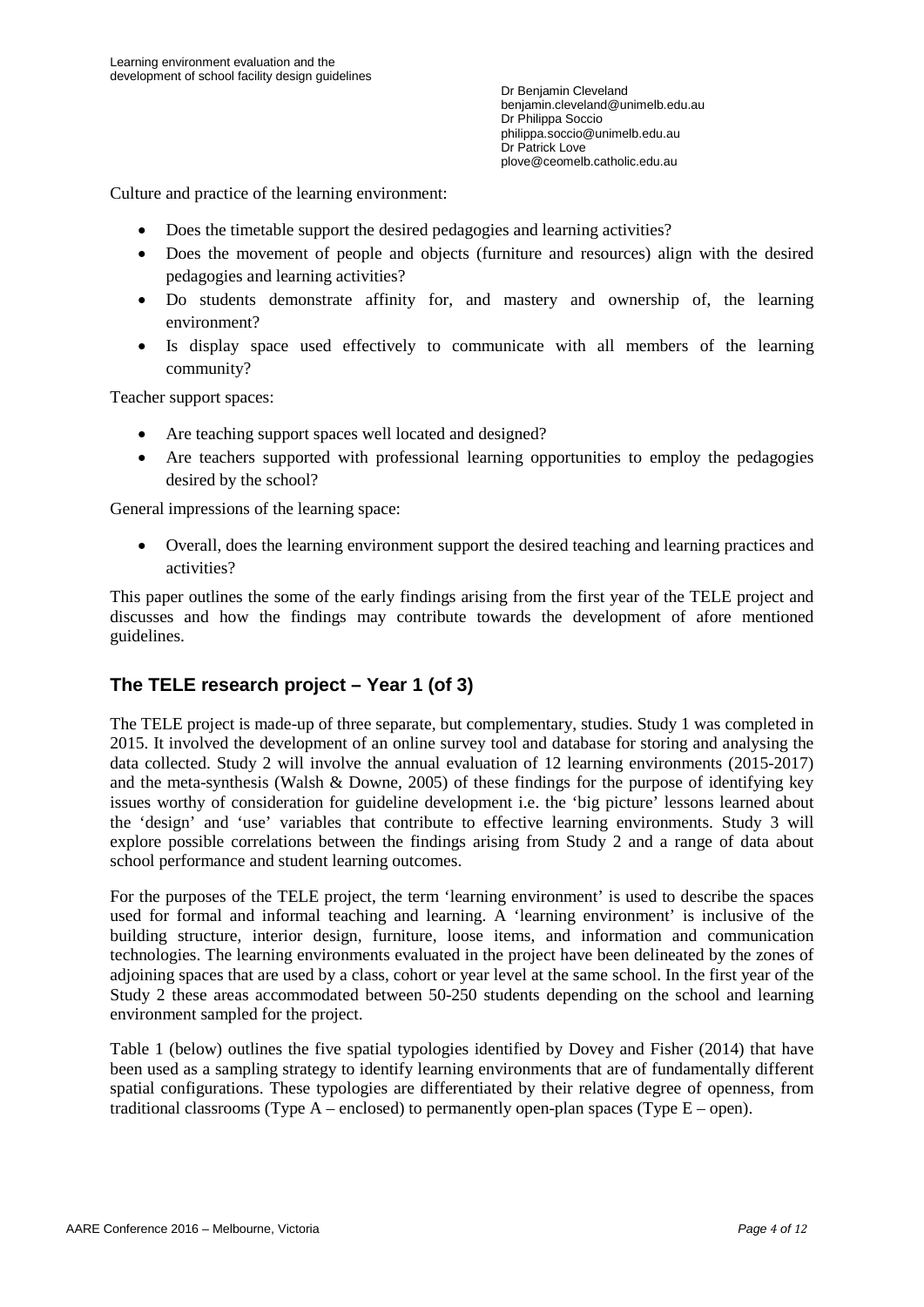Table 1: Learning environment (school facility) spatial typologies identified by Dovey and Fisher (2014).

| <b>Spatial type</b> | <b>Description of the physical learning environment</b>                                                                                                                                                                                |
|---------------------|----------------------------------------------------------------------------------------------------------------------------------------------------------------------------------------------------------------------------------------|
| A (enclosed)        | A cluster of traditional classrooms connected by a [central] corridor.                                                                                                                                                                 |
| B                   | Similar to Type A, except that the corridor connecting the traditional classrooms is widened to<br>create a breakout space, identified as 'street-space' or 'learning commons'.                                                        |
| $\mathcal{C}$       | Walls between adjoining classrooms (but not the breakout space) are made flexible, enabling<br>these classrooms to be opened-up, creating a new space identified as 'commons'.                                                         |
| D                   | Walls between adjoining classrooms and the breakout space are flexible, allowing for the entire<br>learning environment to become one larger space, whilst also retaining the ability to close it<br>down into traditional classrooms. |
| $E$ (open)          | The learning environment is open plan and cannot be converted into traditional classrooms<br>without major renovation.                                                                                                                 |

These typologies are represented visually below. It should be noted that these representations are only intended to succinctly communicate the types of spatial arrangements and proximities that distinguish one typology from another. In reality, a variety of floor plans can be identified as being aligned with each typology.



Figure 1: A visual representation of the five learning environment (school facility) typologies defined by Dovey and Fisher (2014), adapted by the authors.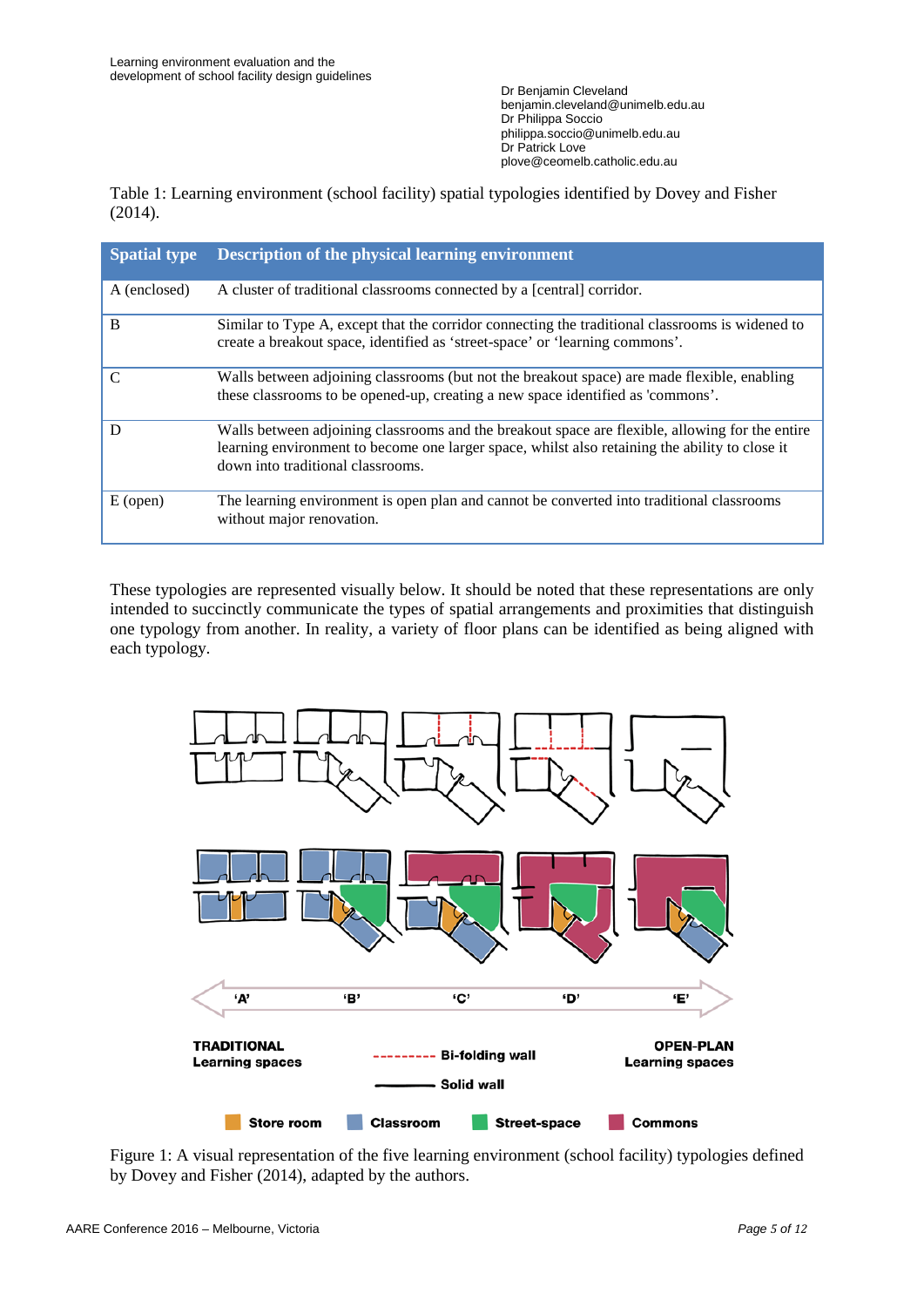Using a stratified sampling technique, a distribution of each typology will be evaluated over the course of the three year project to help identify which spatial arrangements and other learning environment variables are the most supportive of contemporary approaches to teaching and learning, as envisaged by CEM and the participating schools.

The information collected by Module 3 specifically relates to the educational objectives associated with the learning environment(s) being evaluated. The methodology:

- 1) Recognises that the educational values and beliefs of a school community (and its parent agency) should inform learning environment evaluation; and
- 2) Enables information about a school's context, culture, educational philosophy and vision for learning to be integrated into the evaluation process (Cleveland  $\&$ Soccio, 2015, p. 510).

This is significant as it recognises that the value of a given learning environment is relative to its intended use i.e. the alignment of pedagogy and space is assessed, rather than each evaluation being based on a generalist set of pedagogical values and beliefs that may not be those of the participating school/parent agency.

# **Research methodology and methods**

## Methodology and sampling

In 2015, 12 learning environments found in eight primary schools and three secondary schools were evaluated<sup>[2](#page-5-0)</sup>. These were selected using a success-based case study methodology and the stratified sampling strategy discussed above i.e. the learning environments were identified and sampled based on Dovey and Fisher's (2014) typologies.

The sampling strategy also took into account a number of other variables. One-third of the learning environments were sampled from secondary schools and two-thirds in primary schools. The schools were selected from the four CEM regions and on average collectively rank close to 1000 on the Index of Community Socio-Educational Advantage (ICSEA). Only general purpose learning environments were evaluated (no specialist spaces). The number of type A/B, C, D and E learning environments were to be equal across the duration on the study (i.e. nine of each typology were to be evaluated over the three years, excepting A/B which were to be sampled together), while allowing for some variation each year. And finally, the age of the sampled learning environments may vary, but new learning environments should have been occupied for a minimum of six months before being included in the study to allow teachers and students time to 'settle in' and become familiar with the enabling and constraining factors associated with their spaces.

### Methods

LEaRN Evaluation Module 3 – Alignment of Pedagogy and Learning Environments involves three phases of fieldwork. Phases 1 and 2 involve a school leader (Principal or Deputy Principal), a learning environment expert (LEE), and a select group of teachers and students completing an online survey about the learning environment being evaluated. The school leaders' survey contains 31 long answer questions about the school's educational vision and desired pedagogy. In Year 1 of the TELE project, nine Principals and two Deputy Principals across the participating schools completed the leadership survey. The LEE, teacher and student surveys contain 69 long answer, short answer and multiplechoice questions about the pedagogy, physical space and affordances of the learning environment. The multiple-choice questions are positively framed and require the participants to 'strongly agree',

<span id="page-5-0"></span><sup>&</sup>lt;sup>2</sup> Two learning environments of different typologies were evaluation at one secondary school.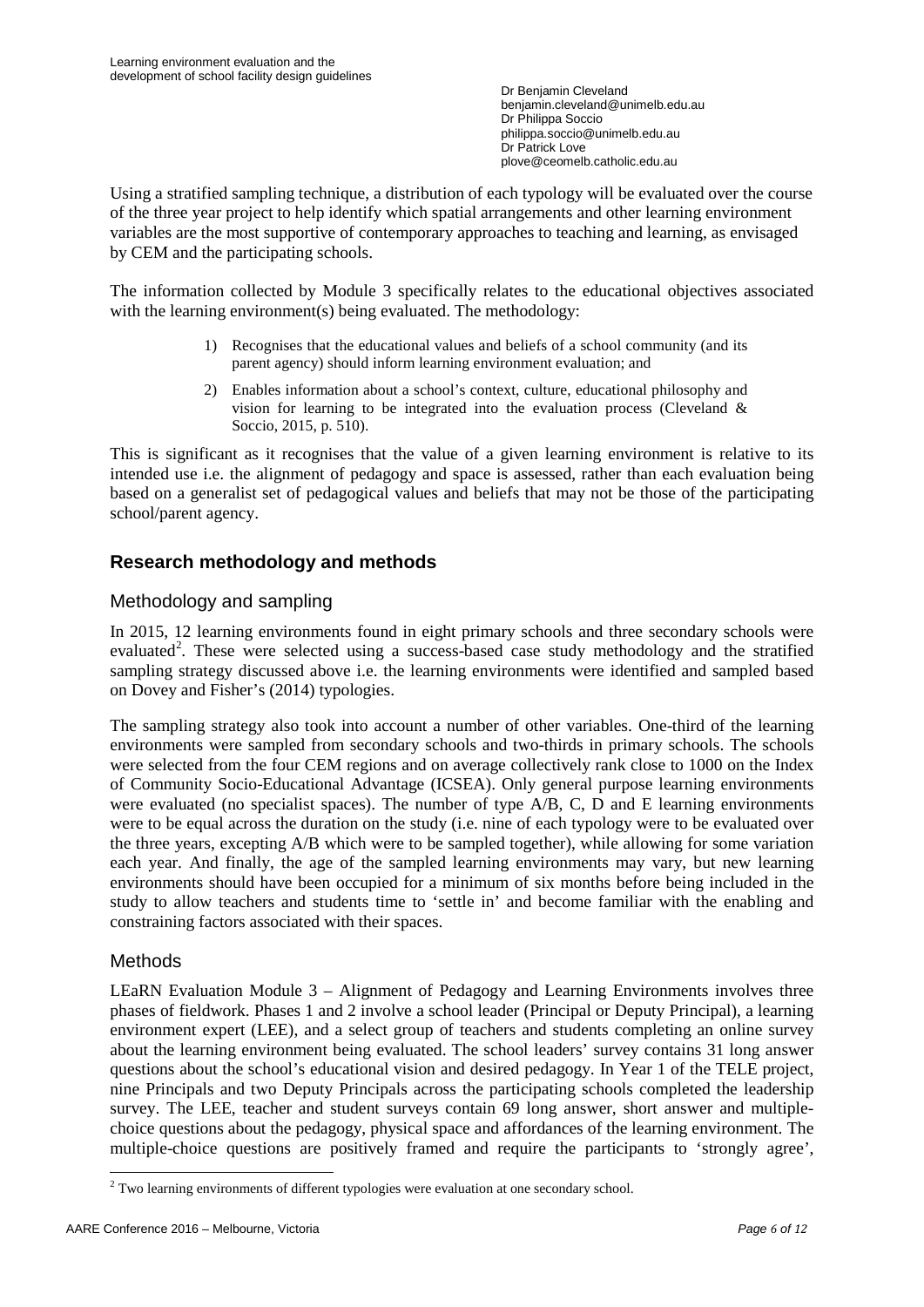'agree', 'disagree' or 'strongly disagree' with the questions posed. In 2015, four LEEs, 82 teachers and 829 students completed these surveys. The LEE surveys were completed by leading educators with school facilities experience from within the Catholic education system following an observational walkthrough of each learning environment being evaluated. An 'observational walkthrough' is an established architectural observation method where an expert uses a 'checklist' to evaluate the 'performance' of specific spaces within a site. The duration of these walkthroughs was dependent on the size/scale of the learning environment being evaluated. The LEE's survey responses were supported by discussion with one or two teachers from the participating school and/or a school leader about the user groups' lived experience of the spaces.

Phase 3 of the fieldwork involves a one-hour focus group attended by the participating teachers, school leaders and LEE. At these focus groups, the results of the surveys were presented and those assembled were asked targeted questions arising from a preliminary analysis of the survey results about how the learning environment enabled or constrained the students and teachers from achieving the school's educational vision and/or desired pedagogy. For presentation, the survey questions were grouped into overarching themes and the results mapped on graphs to aid visual communication of the three respondent groups' unique perspectives about the learning environment. In 2015, there were 12 one-hour focus groups held in the 11 participating schools. Between two and fourteen teachers, plus the LEE and at least one school leader were present at each.

## **Data analysis**

Data collection in 2015 resulted in over 80,000 data points being imported into the TELE project database about the design and use of the twelve learning environments evaluated. At the local level, each of the participating schools received an evaluation report. This contained a summary of the data collected about their learning environment, as derived from the three-phase evaluation process. At the system level, the findings from across the 12 learning environments were analysed through a process of qualitative meta-synthesis to develop some overarching findings arising from the first year of the study.

Two distinct approaches to meta-synthesis of data are described in the literature: 1) qualitative metasynthesis and 2) quantitative meta-synthesis. Walsh and Downe (2005, p. 204) describe the key differences between these approaches as:

The latter [quantitative] aims to increase certainty in cause and effect conclusions in a particular area, while the former [qualitative] is more hermeneutic, seeking to understand and explain phenomena.

Given that the aim of the project is to understand and explain phenomena associated with teachers and students lived experience of different types of learning environments, a qualitative approach was adopted for meta-synthesis of the Study 2 evaluation data. This is in keeping with the overarching objectives of the project to; a) develop big picture lessons learned about the design and use variables that contribute to effective learning environments; and b) develop guidelines to inform the design and pedagogical use of learning environments. It is envisaged that at the end of three year project, the lessons learned will be formalised into a set of CEM school facility design guidelines and policies, as well as provide information for Catholic school communities about how to use learning spaces to best pedagogical effect.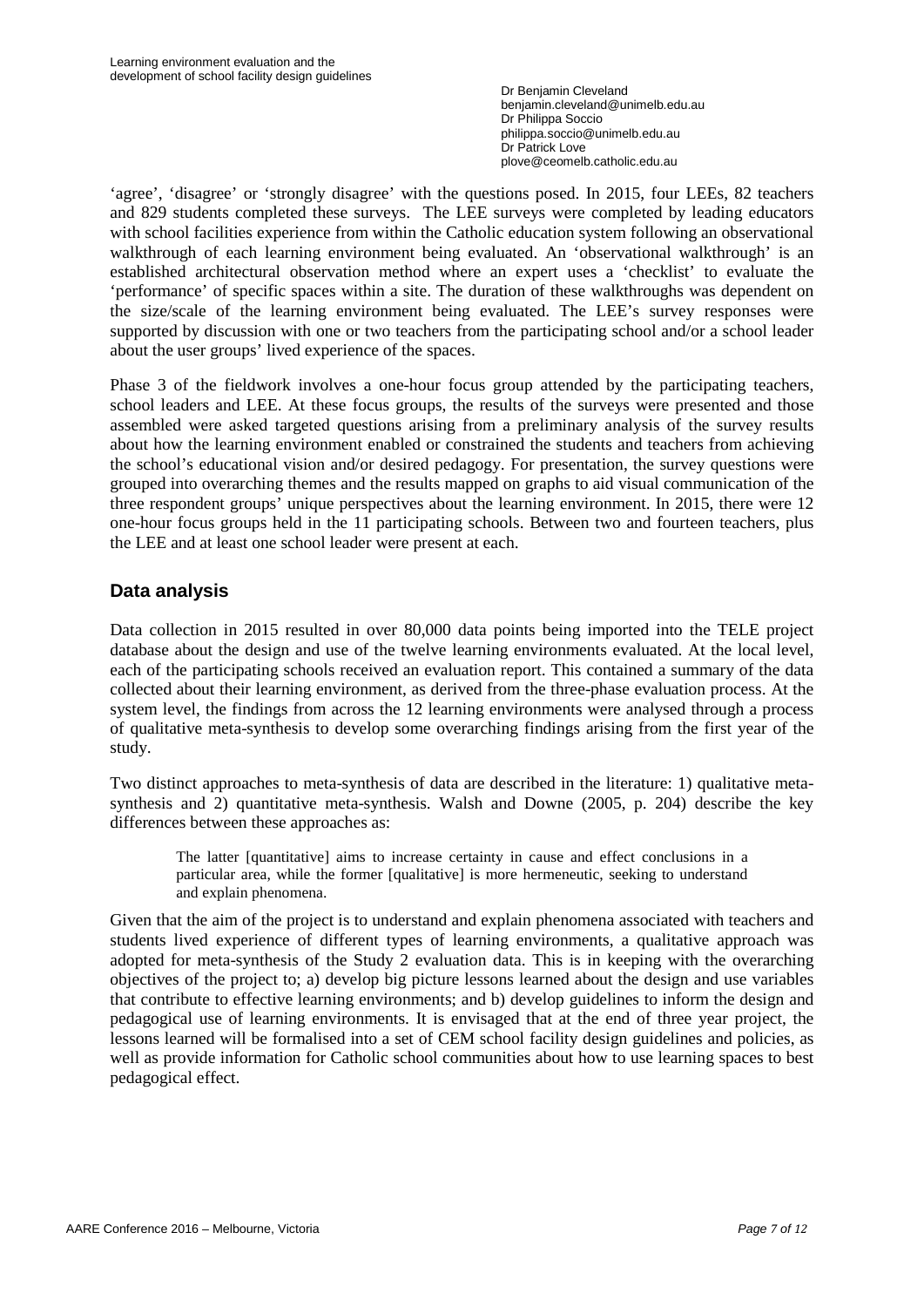Applying Walsh and Downe's (2005) qualitative approach to meta-synthesis to the findings of the 12 evaluations involved the following:

- 1) Establishing a grid of key concepts;
- 2) Reviewing each study (evaluation) and undertaking an interpretative synthesis about how the findings may relate to the key concepts – with the aim to identify homogeneity of categories, codes and/or themes across the studies and note any dissonance;
- 3) Upon completion of the review, comparing and contrasting all of the findings, as they relate to the key concepts;
- 4) Overlaying the qualitative data arising from the focus group forums on the survey data.

## **Findings**

Adopting an appreciative lens, some of the early 'lessons learned' from the evaluations conducted in the first year of Study 2 are outlined below. These were identified using Walsh and Downe's (2005) qualitative approach to meta-synthesis, as applied to the findings of the 12 evaluations conducted in 2015. Although more variables could be discussed, this paper limits discussion to the five most favourable 'design and use variables' found to contribute to the effectiveness of the learning environments evaluated in 2015.

At this early stage of the project, only indicative analyses is given on the basis of learning environment typology, due to the small sample sizes in the first year of the study. More detailed analysis on the basis of learning environment typology will be undertaken based on the findings for the overall program of evaluation.

#### The five most favourable variables of the 12 learning environments evaluated in 2015

The following is a summary of the key findings arising from the first year of the study. The five most favourable variables of the 12 learning environments evaluated in 2015 were:

- 1) Safety in the learning environment, as experienced and perceived by users. All twelve learning environments evaluated were considered to be safe for students and teachers.
- 2) The range of pedagogical encounters supported by the learning environment.

All learning environments evaluated were considered to be supportive of a range of pedagogical encounters. However, some learning environment typologies were found to be more supportive of certain encounters than others. For example, small group work was identified as challenging in type A and B learning environments, while whole class work was identified as challenging in type E learning environments.

- 3) The ability for teachers to supervise students in the learning environment Generally, the learning environments evaluated were found to afford teachers a high level of supervision over students. Type A and B learning environments were found to be less supportive of teacher supervision than type C, D and E learning environments.
- 4) The range of professional development opportunities which are offered to staff. The majority of teachers (86%) felt supported to employ the pedagogies desired by their school.
- 5) The learning environments provide teachers and students with adequate space. Students, teachers and learning environment experts were generally comfortable with a) the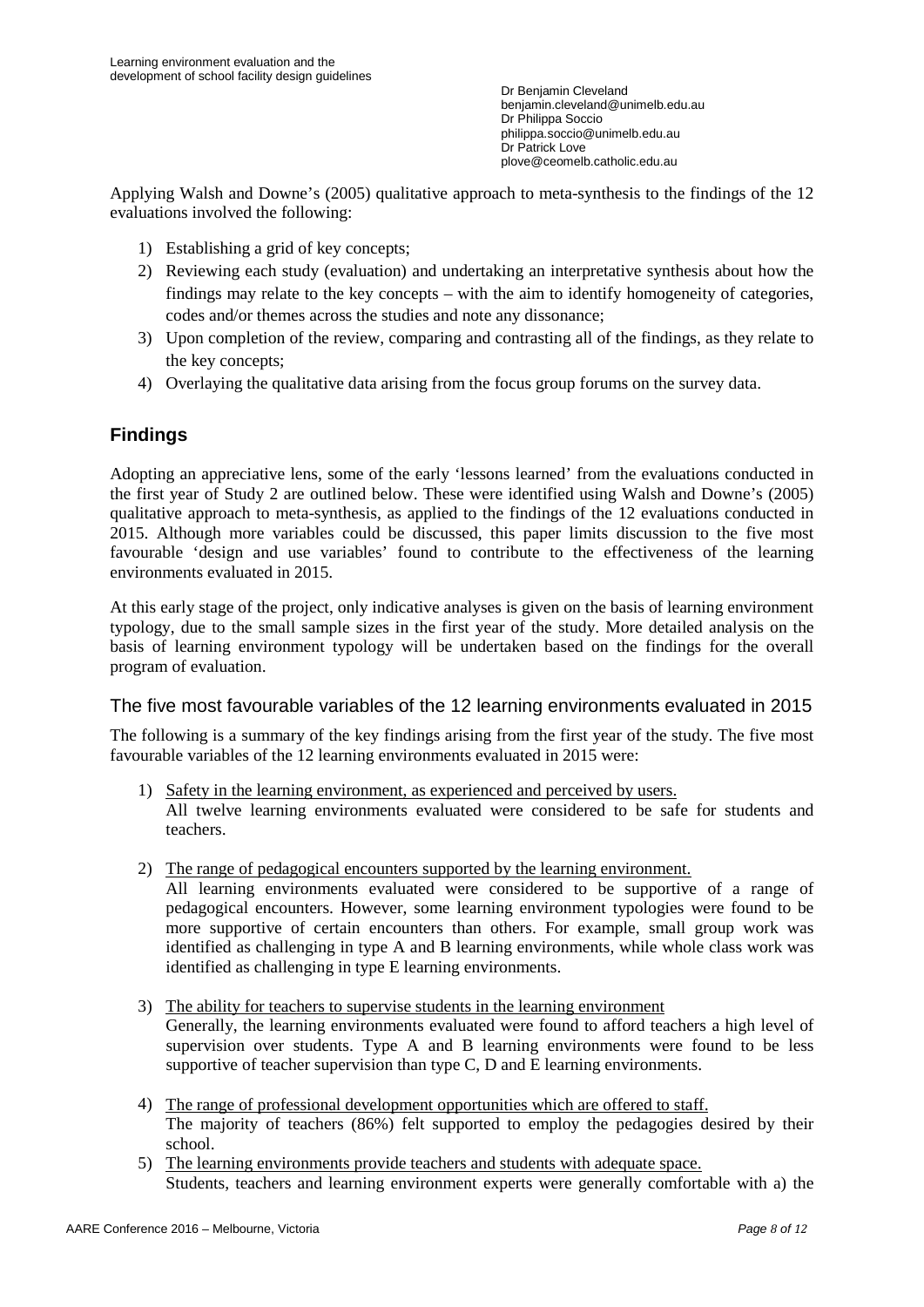number of people who occupied the learning environments evaluated and b) the amount of space provided for teachers and students to complete their work.

For each of the five variables outlined above, further details of the findings are outlined below.

#### *1) Safety in the learning environment, as experienced and perceived by users*

The 2015 data showed that students, teachers and LEE's regarded the learning environments across all schools to be safe environments for students and teachers. Based on the phenomenological data collected during the focus groups, the following design and use variables were identified as contributing to creating to a safe environment for students and teachers:

- Surroundings that are familiar (including the space, friendship/peer group and teachers);
- Teachers having clear sightlines through the learning environment;
- Teachers having clear sightlines of entry points into the learning environment;
- The provision of toilet facilities which are accessible from inside the learning environment;
- Protection of the learning environment within the school grounds;
- The presence of multiple teachers inside the learning environment;
- Well understood safety procedures;
- Feelings of trust amongst staff and students; and
- Proactive staff and students who clean-up after themselves and alert others to potential dangers.

#### *2) The range of pedagogical encounters supported by the learning environment*

Students, teachers and LEE's generally regarded the learning environments to be supportive of a range of pedagogical encounters. However, type A and B learning environments were found to be less conducive to supporting small group work than type C, D and E learning environments. It was also found that whole class work can be difficult to support in all of the learning environment types, relative to the other types of encounters. Based on the phenomenological data collected during the focus groups, the following variables were found to influence small group work in the learning environment:

- The number of students in the class;
- The amount of usable floor area:
- The allowable distance between small groups;
- The amount and layout of the furniture;
- The agility and re-configurability of the furniture; and
- Visibility and sightlines between adjoining learning spaces.

The following variables were found to influence teachers' facilitating whole class activities in the learning environment:

- The nature of the whole class activity;
- The ability to open-up and/or close-down the learning space to match the activity;
- The ability to move to 'another' learning space more conducive to whole class activities;
- The noise levels for students participating in the activity;
- The noise levels generated by the activity (that may disturb others); and
- The quantity and layout of the furniture.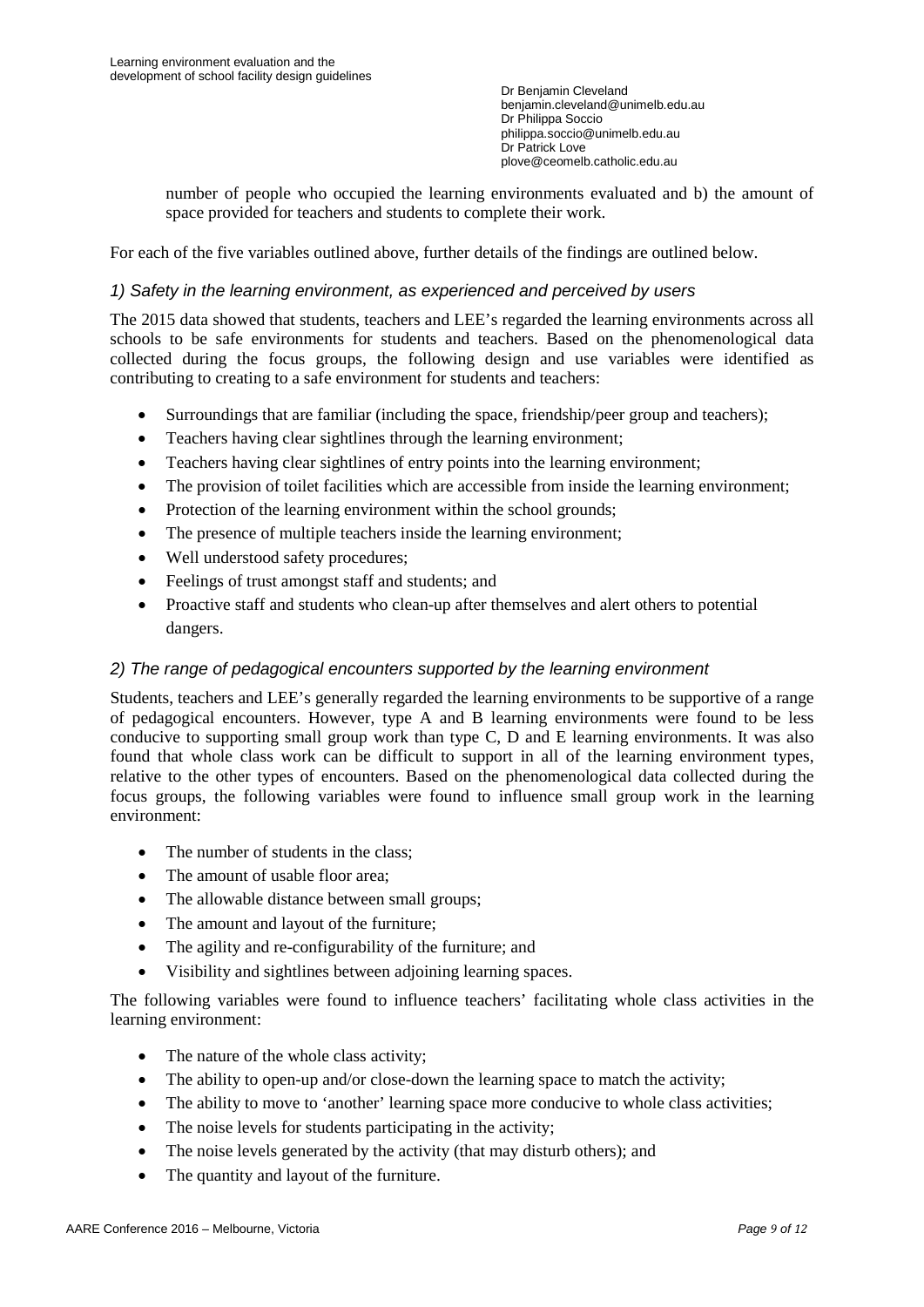### *3) The ability for teachers to supervise students inside the learning environment*

The 2015 data revealed that all of the learning environments afforded teachers a level of supervision over students. However, type A and B learning environments were found to be less supportive of teacher supervision than types C, D and E. Based on the phenomenological data collected during the focus groups, the following findings were identified about the design and use variables that can impact teachers' ability to monitor what students are doing in the learning environment:

- Clear sightlines into and around the learning space, including from adjoining spaces. This may be aided by the use of glass (full or half-height) and/or half-height furniture items (e.g. lockers and shelves) which do not obstruct views;
- Teachers being able to move easily through and between spaces to access students;
- Strategic placement of mirrors around the learning space;
- The number of teachers working in the learning space with more than one often better;
- The type of pedagogy being employed (e.g. roaming teachers to aid supervision); and
- The number of students in the class, as it applies to the area available per student with limited area causing difficulties due to limitations on teacher movement.

### *4) The range of professional development opportunities, which are offered to staff*

The majority of teachers (86%) reported feeling supported to employ the pedagogies desired by their school. Eight of the nine teachers (13%) who disagreed with the level of professional learning support provided by their leadership team worked in secondary schools, including four who worked in the same type B learning environment. Based on the phenomenological data collected during the focus groups, the following factors were found to have a positive impact on professional development and the pedagogical support experienced by teachers:

- Teacher mentoring programs;
- Teacher access to information and/or examples of desired pedagogies;
- The presence of school leaders as teachers in the learning environments;
- The type and range of opportunities that teachers have to participate in discussions/feedback about the desired pedagogies with school leaders; and
- Timetabling classes to positively reinforce the school's preferred pedagogies.

#### *5) The learning environments provide students and teachers with adequate space*

All of the survey respondents were generally comfortable with the number of people who occupied the learning environments across all 12 schools, as well as the amount of space provided for teachers and students to complete their work. Based on the phenomenological data collected during the focus groups, the following factors were identified to have an impact on teachers' and students' personal comfort and ability to do their work in the learning environment due to relative crowding:

- The ease with which people can move around the learning space;
- The suitability of the furniture for the size of learning space and age of the students;
- The general (sense of) spaciousness;
- The provision of break-out spaces/learning commons that can support a variety of activities;
- The level of background and acute noise; and
- The convenience of access to toilets.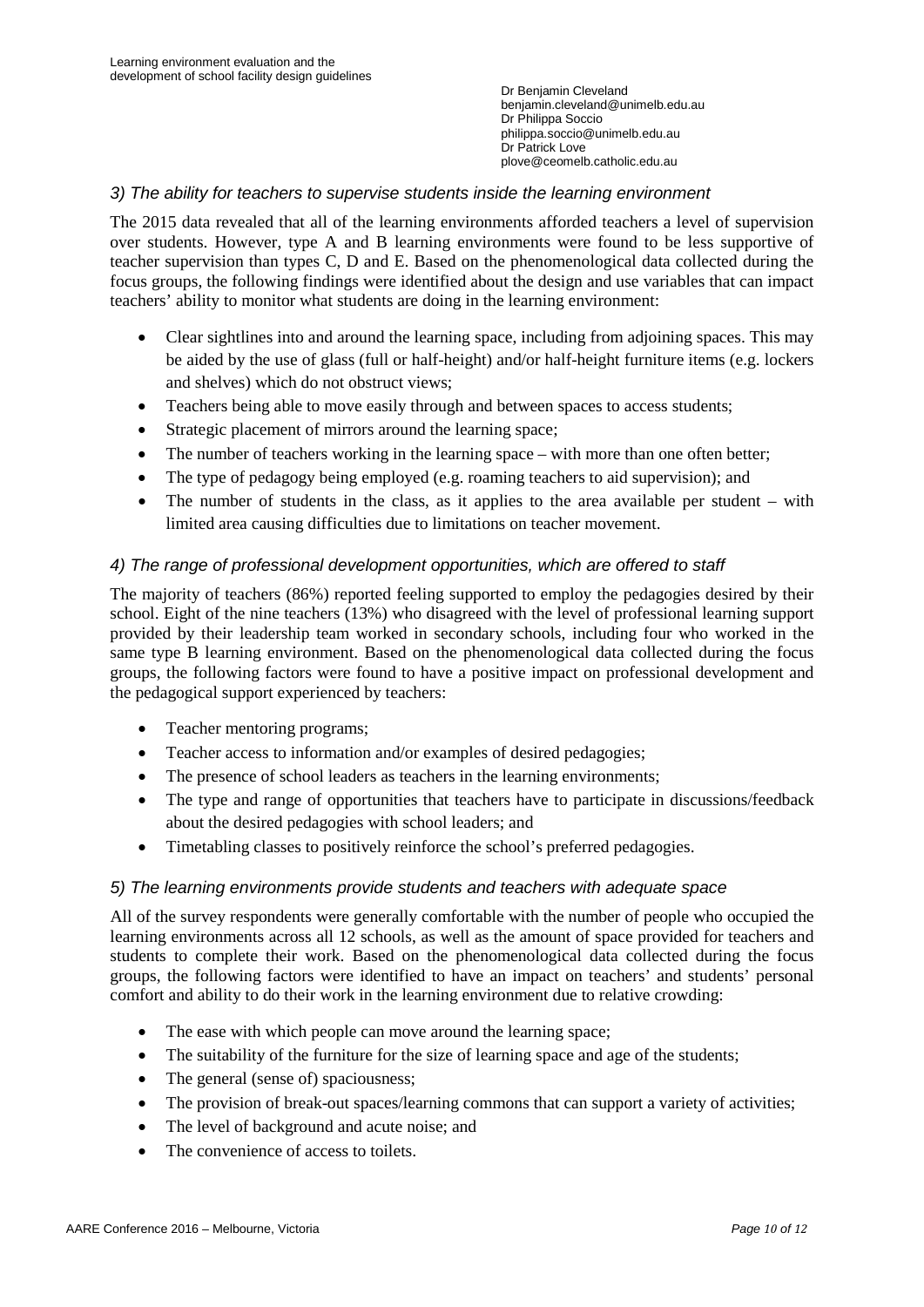The following factors were found to influence the amount of space teachers and students require to undertake their work:

- The number of students in a class/cohort relative to the size of the space;
- The pedagogy being employed by the teachers;
- The ease with which furniture can be moved and reconfigured;
- The ease with which people can move around: and
- Assess to breakout spaces and/or settings that cater for specific activities.

These preliminary findings, arising from the first year of the program of evaluation, are suggestive only of a small sample of the issues that will be considered in the development of the desired guidelines for the design and pedagogical use of learning environments in Catholic schools in the Melbourne Diocese. Many additional themes and issues will be explored, based on the data collected in 2015 and the subsequent two years (2016-2017).

## **Conclusion**

This paper provided an outline of the program of learning environment evaluation currently being undertaken as a collaborative research initiative between Catholic Education Melbourne (CEM) and the Learning Environments Applied Research Network (LEaRN) at the University of Melbourne. It reported on the project's design (methodology and methods), and offered insights into the types of findings arising from the first year of evaluative activity.

At the end of three year project, it is envisaged that the 'lessons learned' about the alignment of pedagogies and learning environments will be distilled into a) a set of school facility design guidelines and policies for CEM, and b) information for school communities about how to use learning spaces to best pedagogical effect<sup>[3](#page-10-0)</sup>.

With numerous new schools to be built over the coming decade, and many more to be upgraded and/or refurbished, the development of evidence-based guidelines that can inform facility design and the effective pedagogical use of learning environments is anticipated to have a significant and positive influence on school infrastructure and the 'spatialised pedagogic practice' of teachers and students.

<span id="page-10-0"></span><sup>3</sup> Another LEaRN project is currently investigating this issue – ARC Linkage project, 'Innovative Learning Environments and Teacher Change' (2015-2018) (www.iletc.com.au).